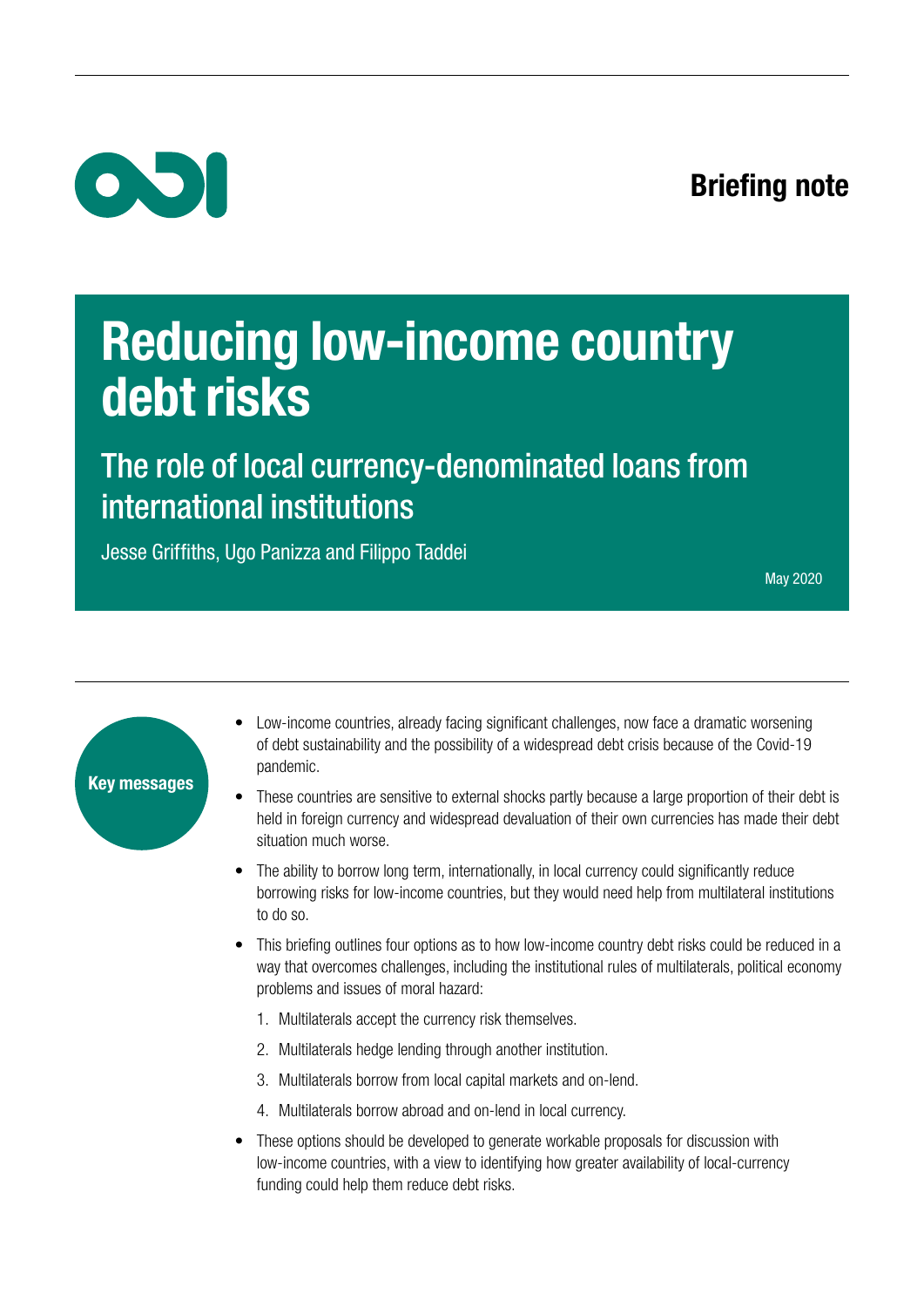## Purpose of this briefing

This briefing contributes to the discussion on how to reduce debt risks for low-income developing countries – an important issue in recent years and now a policy priority as the Covid-19 crisis escalates debt problems. It aims to identify and assess options for increasing the supply of local currency-denominated lending by multilateral institutions to sovereign governments in low-income countries, thus shielding them from risks associated with currency depreciation. It is intended to promote debate and reinvigorate the consideration of serious policy proposals in this neglected but important area at a time when innovative ways of reducing debt risks for lowincome countries are of paramount importance.

## **Background**

**Public external debt in low-income countries has been rising since 2012**. The median public debt of low-income economies<sup>1</sup> rose to 49% of gross domestic product (GDP) in 2019 from 33% in 2013 (IMF, 2020a). The composition of low-income country public debt has changed dramatically in recent years, with declining concessionality and increased borrowing from private, non-traditional official and domestic lenders. While the share of low-income country debt owed to private creditors had more than doubled to nearly 6% of GDP as of 2016, the share of debt owed to bilateral creditor members of the Paris Club was just over 2% of GDP. This compared with nearly 14% of GDP owed to non-Paris Club creditors, with China accounting for just over 4% of GDP. Domestic borrowing has been increasing, reaching more than 15% of GDP as of 2016, a level similar to that borrowed from external multilateral creditors (IMF, 2018: 51).

**The Covid-19 crisis will have a massive effect on debt sustainability in developing countries**. Higher healthcare costs, lower tax and export revenues and frozen debt markets will limit governments' ability to cover existing expenditure and refinance their maturing debt. The large capital outflows, currency depreciation, fall in commodity prices and economic slump associated with the Covid-19 crisis are likely to lead to numerous debt crises. These problems are not due to policy failures in the developing world but to external factors, including skyrocketing financing needs in advanced economies, elevated risk aversion among investors and the global economic downturn. The severity of the crisis in emerging and low-income countries has led to calls for widespread debt suspension or cancellation, and the International Monetary Fund (IMF) and G20 group of industrialised nations have taken steps in this direction. From when the crisis exploded to 9 April 2020, more than 90 countries had requested or expressed interest in IMF support, around 60% of them low-income countries (IMF, 2020b).

Capital outflows have led to currency depreciations, with significant effects on lowincome countries where external debt makes up a major share of total debt. According to the Institute for International Finance, between mid-February and the end of March 2020, emerging economies registered record portfolio outflows totalling more than \$100 billion (IMF, 2020c). To put this in context, total portfolio outflows in the three months after the 2008 global financial crisis were about \$20 billion. The latest outflows have been associated with large currency depreciations, which have averaged 15% in a large sample of developing countries, but close to 30% in large emerging economies such as Brazil, Mexico, Russia and South Africa.<sup>2</sup> Such big depreciations will have negative implications for debt sustainability in countries with large foreign-currency debt. Developing countries, including low-income countries, often have a high proportion of debt denominated in external currency, typically US dollars. In 2017, for example, an average 74% of low-income country debt was denominated in a foreign currency (Panizza and Taddei, 2020: 9). This is still the

<sup>1</sup> There are several definitions of what constitutes a 'low-income country'. We have used the IMF definition of 'low-income economy', as it is the broadest, encompassing 76 countries. All IMF citations refer to this grouping (IMF, 2020a: 46).

<sup>2</sup> Authors' calculations based on data from the Bank for International Settlements.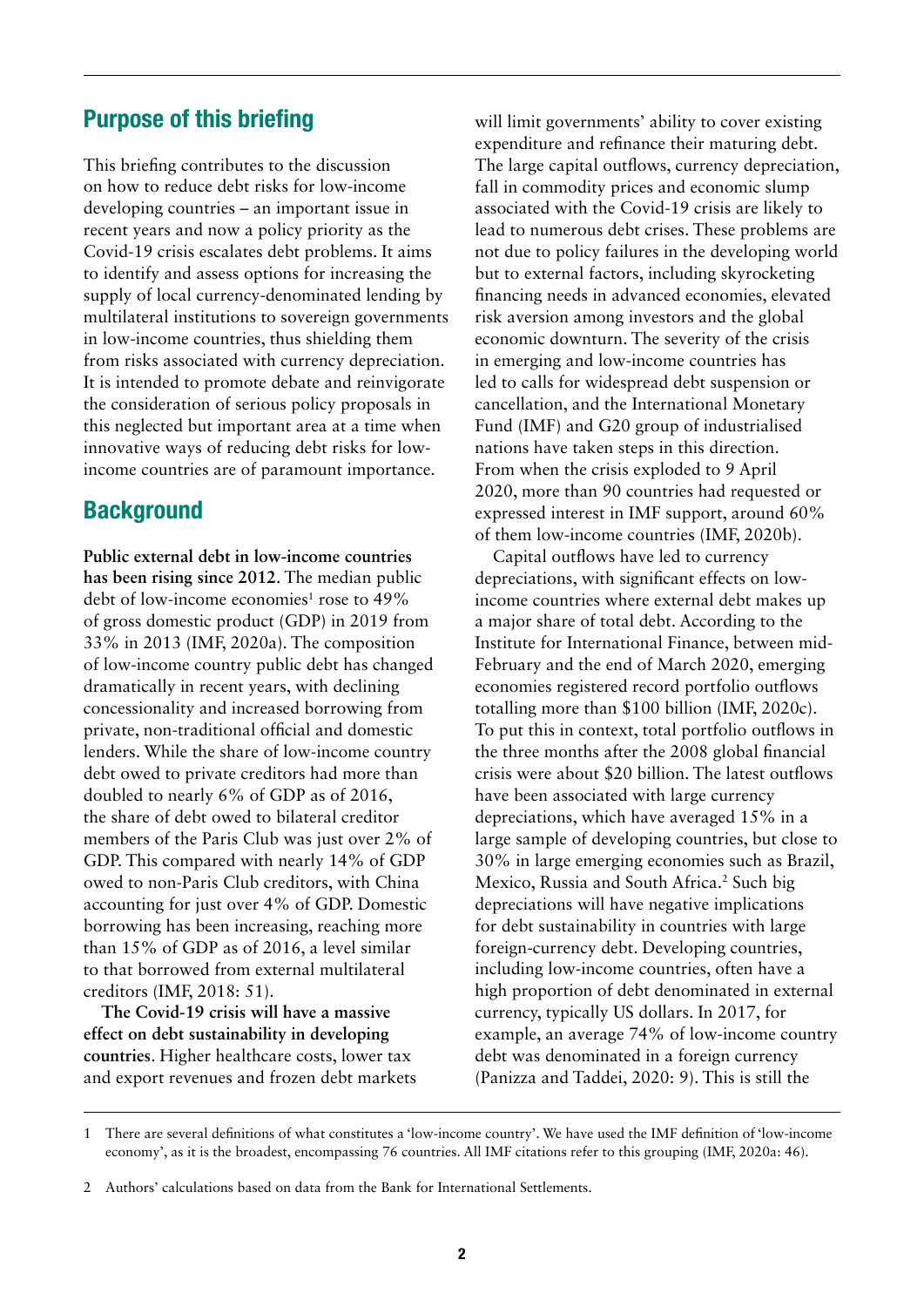case, even though domestic debt levels have risen significantly in many low-income countries.

Partly as a result of this external currencydenominated debt, low-income country debt levels are particularly sensitive to external shocks. Debt sustainability analyses confirm that the majority of low-income countries are vulnerable to exchange-rate changes (IMF, 2015) and many are vulnerable to changes in commodity prices. We saw sharp increases in fiscal deficits, for example, following the 2015 commodity-price shock (IMF, 2018: 39). The rise of foreign participation in domestic capital markets means that the risks associated with changes in investor sentiment have grown (Cornford, 2018). Sudden capital outflows caused by external investors' withdrawal from domestic debt markets can lead to both sudden changes in exchange rates and funding shortfalls for countries relying on those markets (IMF, 2018: 50). The Covid-19 economic crisis is on a scale not seen before, so the extent of the external shock to low-income countries will be significant over the course of 2020 and beyond.

The changing nature of public debt meant that it had already become more expensive and volatile in low-income countries before the crisis. This was primarily due to an increase in debt owed to the private sector and an increase in domestic debt as a share of the total. Private debt tends to be significantly more expensive than alternative public lending from international bilateral or multilateral sources and it is also more pro-cyclical (Galindo and Panizza, 2018). Like Mark Twain's proverbial banker, private financiers stand ready to lend you an umbrella when the sun is shining but want it back the minute it starts to rain. As a result, debt-servicing costs are absorbing a growing share of public expenditure (IMF, 2018: 50), with yields spiking in bad times. One analysis using IMF and World Bank data suggests that the 124 developing countries for which data is available spent a mean average 12.2% of government revenue on debt servicing in 2018, up from 6.6% in 2010 (Jubilee Debt Campaign, 2019). Another analysis finds that 29 developing countries devoted

more than 15% of government revenues to debt servicing in 2017, up from 21 countries in 2014 (UNCTAD, 2018: 7).

As a result of increasing debt levels and the rising cost of debt, the number of low-income countries facing serious debt problems was already climbing rapidly and is likely to jump as a result of the Covid-19 crisis. The IMF and World Bank debt sustainability exercise classified 44% of low-income countries as being at high risk of or already in debt distress – a number that has more than doubled since 2013 (IMF, 2020a: 14). Low-income countries are now more integrated into the global economy than before and, consequently, more exposed to market risks because of their greater reliance on private borrowing (IMF, 2015). Foreigncurrency bonds are also more likely to involve bullet payments that lead to spikes in financing needs (IMF, 2015), increasing risks and, potentially, refinancing costs. These figures are based on debt sustainability analyses conducted before the Covid-19 crisis. The number of low-income countries in debt distress or at risk of debt distress is, therefore, likely to increase dramatically.

## Local-currency borrowing: a key tool for low-income countries

The ability to borrow long term, internationally, in local currency could significantly reduce borrowing risks for low-income countries and help to reduce the likelihood of debt crises. As noted, the large currency depreciations that countries are experiencing have a dramatic impact on debt sustainability, largely because they owe a considerable proportion of their debt in foreign currencies. A recent study found that debt-to-GDP ratios tend to grow more rapidly when countries that have a high share of foreigncurrency debt undergo currency depreciation (Panizza and Taddei, 2020).<sup>3</sup> Another advantage of long-term international borrowing in local currency is that it could provide an alternative to borrowing from domestic debt markets. This is especially useful in countries where domestic

<sup>3</sup> Panizza and Taddei (2020) do not focus on maturity, but countries need to be careful not to trade currency mismatches for maturity mismatches.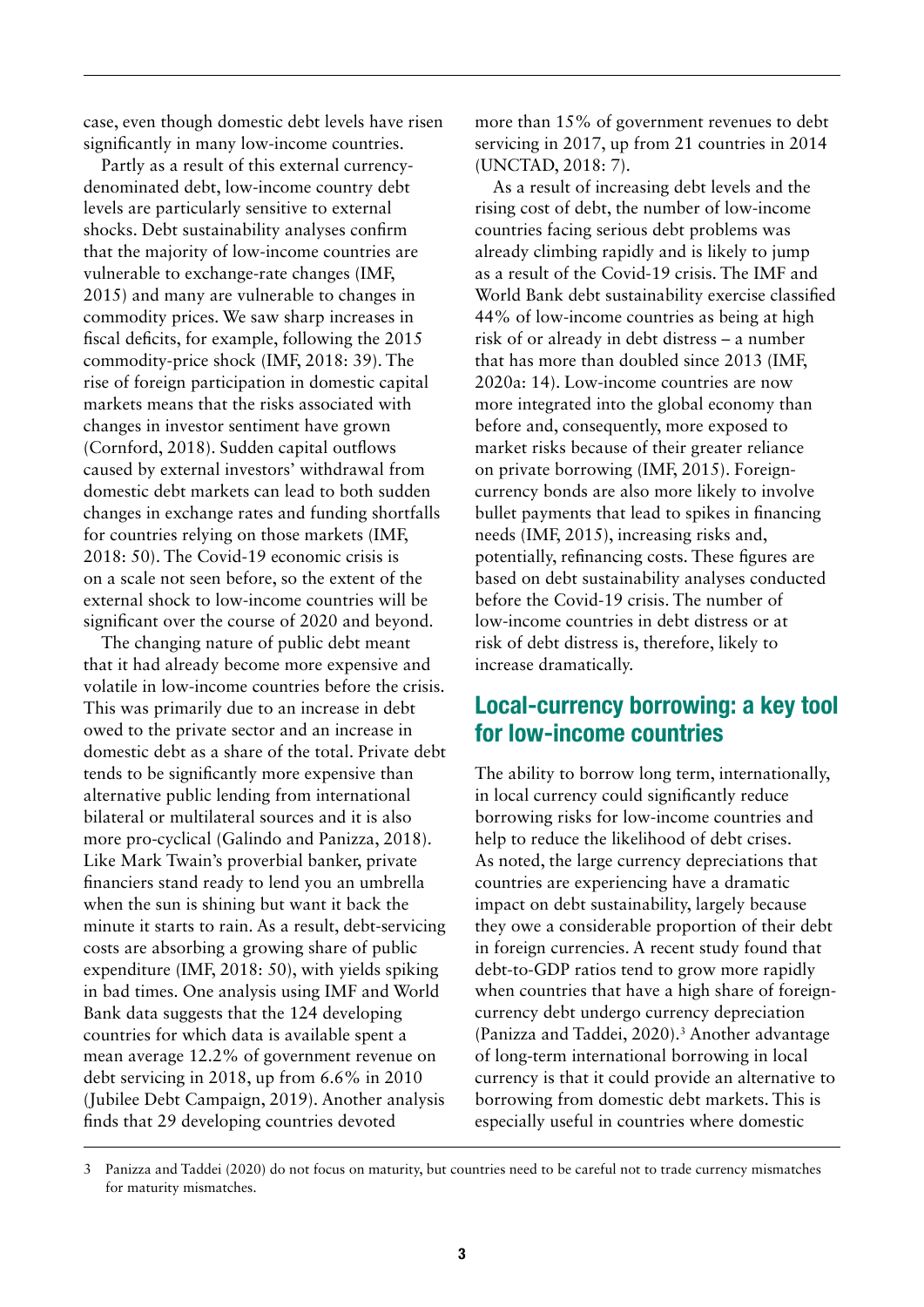sovereign borrowing levels are high or domestic financial sectors are fragile.

Unlike some emerging markets, low-income countries cannot normally sell their own localcurrency bonds to international investors, so are limited in their ability to borrow internationally in their own currencies. There are two main reasons for this. First, credit and currency risk are higher in low-income countries, as these economies are poorer and less diversified than large emerging markets. Second, there is a 'fixed cost' involved in gathering information about credit and currency risk, and international investors are only willing to pay this fixed cost if researching a new economy would allow them to access a relatively large and liquid domestic bond market (for evidence, see Eichengreen et al., 2005). In many low-income countries, the domestic bond market is either small and illiquid or non-existent, as bonds are placed directly with domestic banks and there is no trading. This fixed-cost problem is amplified by the presence of market failures that prevent those who pioneer new markets and instruments from getting all the gains of their market-discovery process, as their activities can be easily copied by later adopters.

Low-income countries therefore need to rely on international financial institutions to assist them if they are to shift a reasonable portion of their international borrowing into local currency. This could also help them to better manage the scale of local-currency sovereign borrowing in the domestic market.

There are, however, three main challenges and objections to expanding local-currency lending by international financial institutions.

#### The inability of multilateral financial institutions to accept currency risk

When these institutions provide 'nonconcessional' or market-rate loans, their practice is to ensure that lending in domestic currency is offset by an equivalent amount of domesticcurrency borrowing. This helps to negate the currency risk, as any losses on one side of the portfolio (lending) are equivalent to gains on

the other side (borrowing), and vice versa. However, in low-income countries, a large share of lending by international institutions is on a concessional basis, meaning there is a grant element that reduces the cost of the lending. Thus, for example, a large share of the concessional lending undertaken by the World Bank's International Development Association (IDA), which lends to low-income countries, is financed by grants that do not generate a corresponding financial liability for IDA. Hence, IDA's inability to assume currency risk should not be a constraint on foreign-currency lending.

It is also worth noting that IDA loans have an average maturity of 20 years, and may be as long as 40 years, making an assessment of the currency risk very difficult (IDA, 2020). If the loan is priced fairly, the only thing that matters is the sharing of this risk, and if multilateral lenders have higher risk-bearing capacity than the borrower, it makes sense that the multilaterals should absorb some of this.

Current risk-management practices do not help either, as they assign higher capital charges (which define how much capital the multilaterals tie up) to domestic-currency loans. Therefore, a higher share of domestic-currency loans would reduce the amount of lending the multilaterals can undertake, shrinking the size of their portfolios. However, these practices are not written in stone and could be changed if there were the political will to do so. Another issue is that local-currency lending would complicate multilaterals' asset-liability management (Hoschka, 2005). Again, this is a technical issue that could be solved if there were the political will to move in this direction.<sup>4</sup>

#### Political economy problems and debtmanagement capacity in borrowing countries

To borrow in local currencies implies paying a currency premium (ex ante) that incorporates the possibility of a sharp devaluation in future. This is analogous to buying insurance, where you pay a premium in good times so that you are covered should something go wrong down the line. Even if the premium is set fairly (to precisely offset

<sup>4</sup> For a discussion of technical challenges see Hoschka (2005), in particular the table on page 9, which lists domestic rating exemptions, broad investor access, risk weightings and reserve eligibility.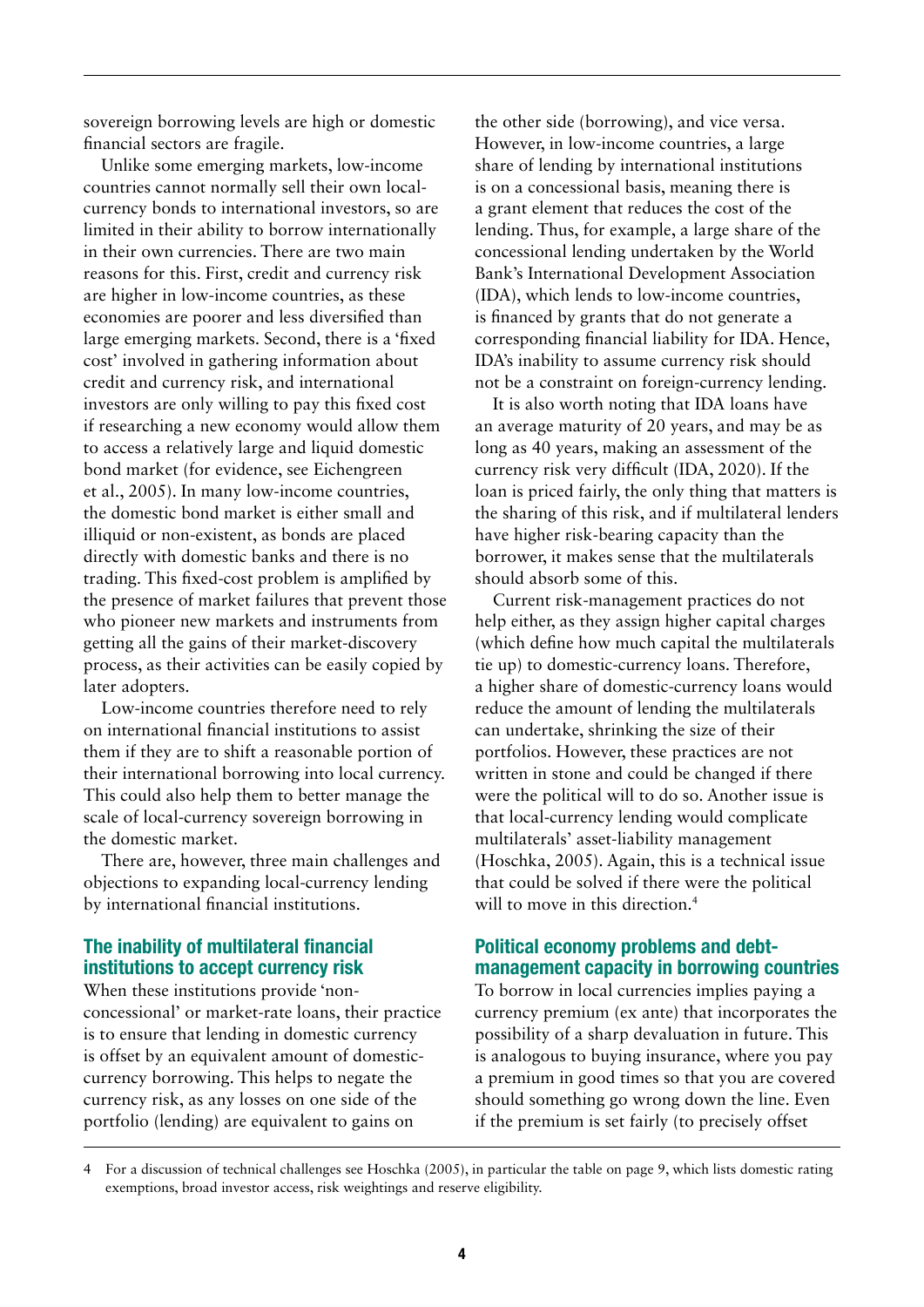the currency risk), policy-makers who care more about the present are likely to disregard negative events that may materialise when they are no longer in office. The probability of a currency devaluation increases over time, so policy-makers may find the premium expensive relative to the short-term risks. This helps explain why they would opt for foreign-currency debt with a lower interest rate and leave future governments exposed to currency risk. Th issue is compounded by the fact that low-income countries tend to have limited debt-management capacity. Hence, their debt managers may not fully appreciate the costs and benefits of local-currency instruments with an embedded insurance component (Paesani and Piga, 2010). This is why capacity development is important.

#### Moral hazard

Increased lending in local currency could generate incentives to reduce the real value of debt by stoking inflation. It is, however, worth noting that many economies have solved this problem by undertaking institutional reforms and creating a domestic constituency that favours low inflation. A recent study found no correlation between local-currency borrowing and inflation, on average, but a correlation in countries with weak institutions (Panizza and Taddei, 2020). The authors of this study also developed a simple but comprehensive model in which monetary credibility was achieved with a balance of foreign-currency and local-currency debt. Multilaterals could, therefore, balance the share of their total lending in foreign and domestic currency on a country-by-country basis. Indeed, they would have to do this anyway to meet varying levels of demand.

There is a long history of proposals for significantly expanding multilateral localcurrency lending to public actors in developing countries. However, they have fallen off the international policy agenda in recent years. Given the rising debt problems in low-income countries and the upsurge in debt associated with the Covid-19 crisis, it is time to reinvigorate the discussion on how debt risks can be reduced. Examining ways to shift a proportion of international borrowing from external to local currency will be an important part of that discussion. This paper, therefore, puts forward four options for how international institutions might increase their share of local-currency lending in light of the obstacles highlighted and underscores the trade-offs that will need to be carefully considered in taking forward this agenda.

## Options assessment

We evaluate four options for reducing the foreign-currency exposure associated with multilateral lending to low-income countries. These options focus on multilateral development bank operations and separate concessional from non-concessional lending. While these options are not appropriate for IMF crisis lending, they could, in principle, be considered for the IMF Poverty Reduction and Growth Facility.

### Option 1: Multilaterals accept the currency risk themselves

Under Option 1, the multilateral simply retains the currency risk by either making the loan directly in the domestic currency or transferring foreign currency and requiring repayment in foreign currency at the exchange rate that is prevalent when the loan is due. These two methods are theoretically equivalent. However, from the lender's point of view, transferring foreign currency and requiring repayment in foreign currency is preferable for countries that do not have a fully convertible currency.

While taking on currency risk is problematic for multilaterals, local-currency lending does not violate the Articles of Agreement of IDA, which state that 'the Association may provide financing in such forms and on such terms as it may deem appropriate'.

There are various challenges and caveats associated with switching IDA lending to local currency, however. These are as follows: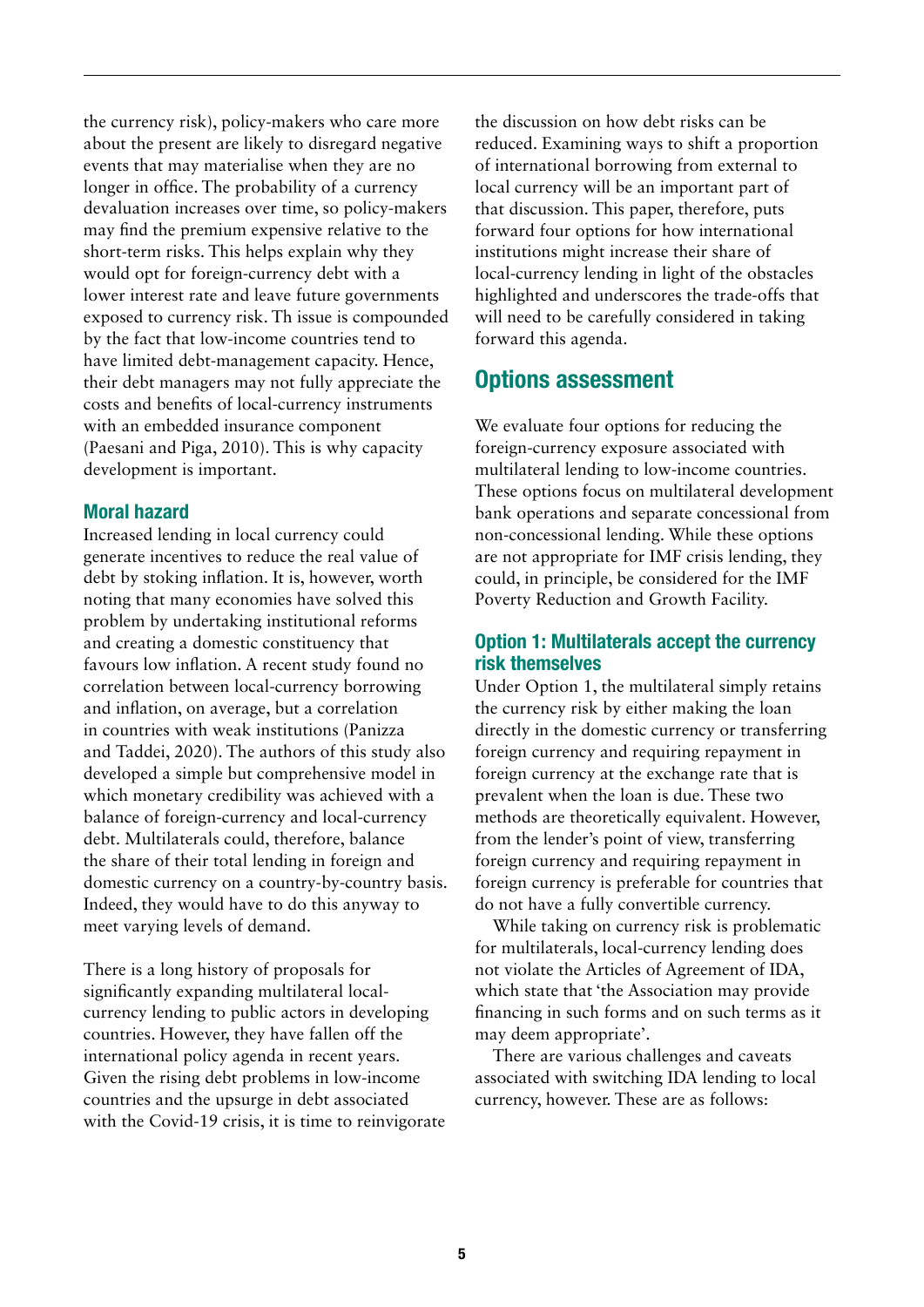- Even if the pricing is fair, local-currency lending may lead to higher ex ante interest rates or lower disbursements, so countries may not be interested in switching to localcurrency borrowing for the political economy issues mentioned before.
- **•** Most countries receive positive net IDA flows,<sup> $5$ </sup> so the risk-sharing properties of local-currency lending are not as large as they would be if net flows were negative. In this sense, local-currency lending would be particularly beneficial for countries close to graduation.
- **•** Adverse selection (only countries that think that their currency will depreciate will apply for local-currency loans) and moral hazard (countries with more local-currency debt will have an incentive to debase their currency) will have to be considered during the lending process.
- **•** Local-currency lending (and hedging, as in Option 2) may require an additional 'use' of multilateral capital, limiting their lending capacity.

One way to allay the moral-hazard issue would be to index the loan to domestic inflation, as proposed by Hausmann and Rigobon (2003).6 This would have the additional advantage of reducing long-run volatility and increasing the predictability of IDA repayments (in the long

run, the real exchange rate is less volatile than the nominal exchange rate). Adverse-selection and moral-hazard concerns could be addressed by ensuring that overall loan portfolios were appropriately balanced between domestic and international currencies. While the political economy problems brought about by shortsighted policy-makers would still exist, those politicians should still be happy to borrow a portion of their IDA allocation in domestic currency, given the highly concessional nature of the loans. In other words, while the ex ante degree of concessionality would be lower, it could still be large.

## Option 2: Multilaterals hedge lending through another institution

Making greater use of currency hedging tools might be another way forward. Hedging products allow the currency risks of lending to be transferred to a third party, for a fee, without affecting the credit risk, which is retained by the lender.

For example, The Currency Exchange Fund (TCX), backed by a large number of multilateral and national development finance institutions, has a long history of providing hedging instruments for currencies that lack them in commercial markets (Hirschhofer, 2019).<sup>7</sup> Such hedging products could be particularly interesting for regional development banks with

5 The exceptions are countries that are in the process of graduating out of IDA.

- 6 Hausmann and Rigobon (2003) argue that switching to inflation-indexed local currency would increase the likelihood of repayment (because the debt burden would be larger in good periods and smaller in bad periods), improve risk management for low-income countries and only have a minor overall impact the IDA portfolio's dollar value. DePlaa and Yi (2005) find that switching to inflation-indexed local currency would, indeed, generate benefits for borrowing countries, as it would greatly reduce the sensitivity of the debt-to-GDP ratio to currency depreciation (according to their estimates, a negative shock to the exchange rate would increase the debt-to-GDP ratio by 0.39 standard deviations under current IDA practices and by 0.07 standard deviations under the Hausmann and Rigobon proposal). However, dePlaa and Yi (2005) find no benefit (but also no cost) to IDA's portfolio diversification. While economic theory suggests that the real exchange rate of low-income countries should appreciate over time (the Balassa-Samuelson effect), dePlaa and Yi (2005) show that in 1985–2005, the real exchange rate of IDA countries depreciated and that an inflation-indexed local-currency lending programme would have reduced reflows by about \$1 billion. This is not a large amount, considering that over the same period, IDA replenishments amounted to more than \$100 billion.
- 7 TCX Fund investors include 24 multilateral and bilateral development finance institutions, a group of microfinance investment vehicles and the Dutch, German, Swiss and United Kingdom governments. Typically, TCX hedges are nondeliverable and settled in hard currency (so the counterparty bears convertibility risk). While TCX does not issue bonds, it promotes local bond-market development by hedging payments of local currency-denominated bonds issued by various development finance institutions.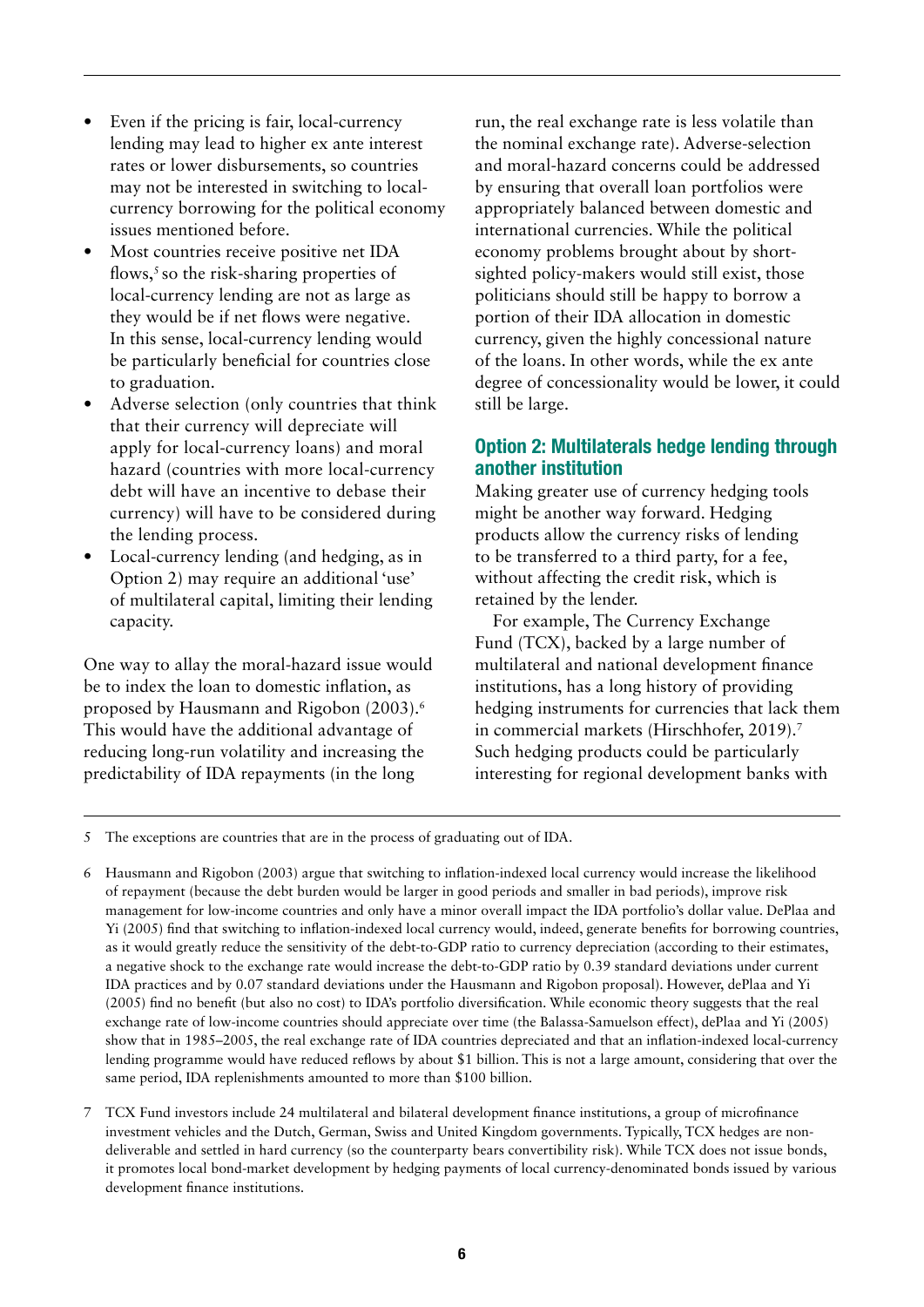limited internal diversification capacity, but could also allow global institutions, such as IDA, to experiment with local-currency lending in a limited subset of countries. TCX operates in more than 90 developing countries. Before the coronavirus crisis, it aimed to provide around \$3 billion in 'exotic' currency swaps in 2020 and to increase this to \$7 billion in 2022 to allow it to act as market maker, especially in the currencies of low-income countries (TCX, 2018). TCX swaps have no tenor restrictions, so they could also be used to support long-term loan transactions.

The main challenge when it comes to hedging is pricing. While it may be fair ex post, it could be considered too high or unaffordable ex ante*.* Borrowing countries could, therefore, require a higher subsidy component in order to choose a local currency-hedged loan over a standard dollar-denominated IDA loan. In addition, all of the financial institutions that offer such products are subject to potential threats to their business model when devaluations are widespread, as they are at present.

#### Option 3: Multilaterals borrow from local capital markets and on-lend

A third option is to for multilaterals to borrow directly on local capital markets and then lend on these funds to governments. This appears to be a less desirable option, though, as multilaterals are unlikely to have a pricing advantage over governments in their own markets.8 Indeed, by entering in these markets, they risk crowding out the private sector in low-income countries with shallow capital markets.

#### Option 4: Multilaterals borrow abroad and on-lend in local currency

Another alternative would be for multilaterals to borrow internationally in the currencies of the borrowing countries. There are two issues here. First, it may be difficult to convince international investors to lend in exotic

currencies. Second, as is the case on domestic markets, the local-currency pricing advantage of the multilaterals on the international market is likely to be small.

Eichengreen et al. (2002) and Eichengreen and Hausmann (2005) make a more interesting proposal. They suggest that the World Bank and other multilateral development banks issue bonds denominated in a real (inflation-indexed) emerging-market currency index and use the proceeds to extend local-currency inflationindexed loans to their clients. This would have two advantages: (1) it would let the multilaterals lend in local currency (albeit indexed to prices) without taking on currency risk; and (2) it could create a market for such instruments, which could then be tapped by other types of issuer. The main issue with this proposal is that the multilaterals would need to be careful in matching their assets (single-currency loans) and liabilities (indexed loans).

## **Conclusions**

The international community and multilateral financial institutions must prioritise finding ways to improve the debt sustainability of low-income countries by reducing the level of currency risk they face. We have looked at the workability of four proposed options in terms of overcoming challenges and obstacles and at how desirable they are for low-income countries. Options 1, 2 and 4 are all potentially useful and should be examined and developed to produce workable proposals in collaboration with low-income countries. If low-income countries are to emerge from the current crisis and avoid potentially debilitating sovereign-debt crises, new mechanisms and ways of working will have to be found to reduce their debt risk. The development of local currency-denominated loans by international institutions is one important response and should be put back on the policy table.

In theory, the multilaterals should be able to borrow at cheaper rates than their clients, which have higher credit risk. In practice, this is rarely the case. Even when there is a pricing advantage in local-currency terms, this is much lower than the pricing advantage in foreign currency (Perry, 2009).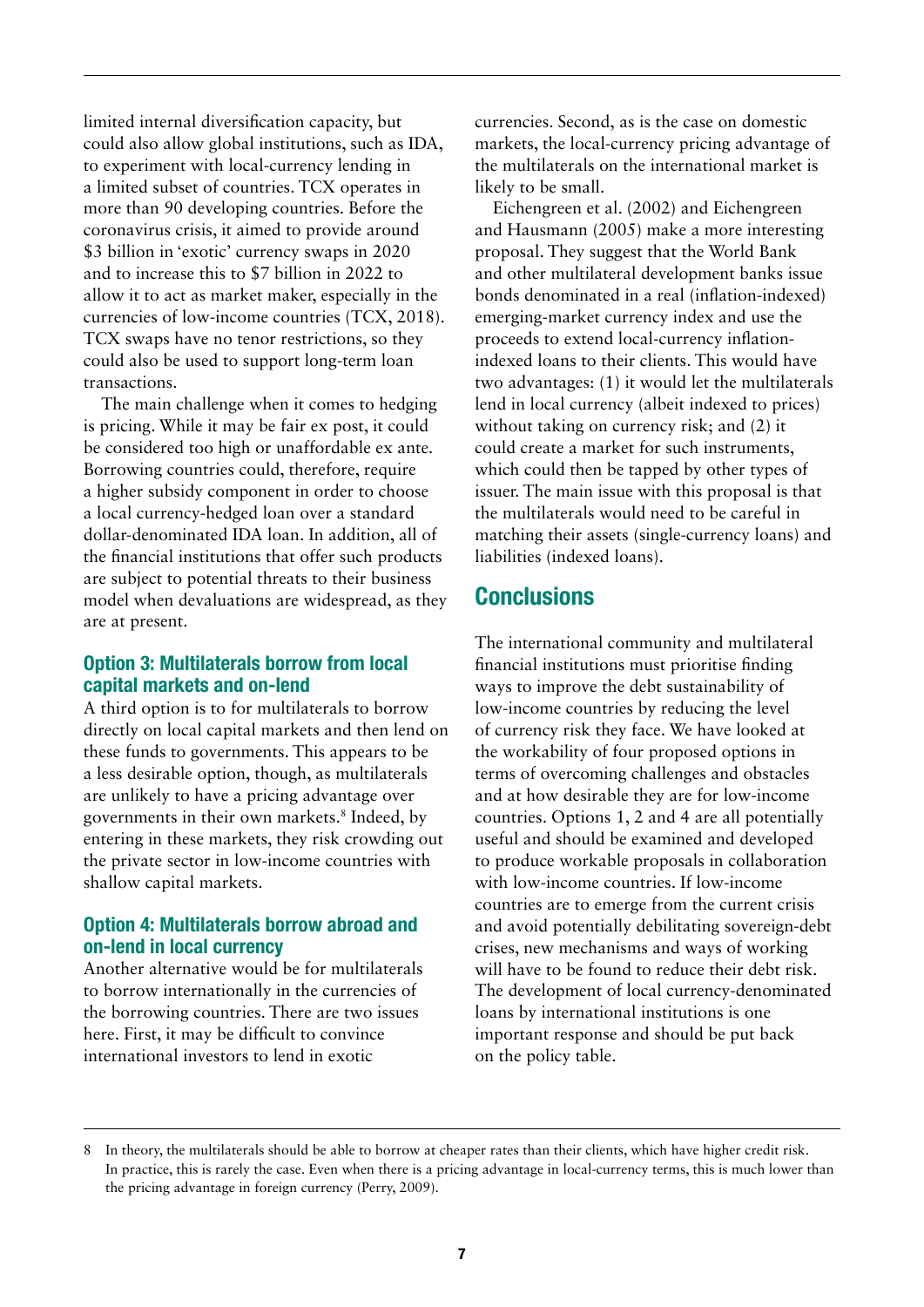# References

- Cornford, A. (2018) *Playing with financial fire: a South perspective on the international financial system*. South Centre Research Paper 84. Geneva: South Centre ([www.southcentre.int/](https://www.southcentre.int/research-paper-84-february-2018/) [research-paper-84-february-2018/](https://www.southcentre.int/research-paper-84-february-2018/)).
- dePlaa and Yi (2005) *Local currency denominated borrowing: do the benefits outweigh the costs?* World Bank Background Paper. Washington DC: World Bank.
- Eichengreen, B. and Hausmann, R. (2005) 'Original sin: the road to redemption' in B. Eichengreen and R. Hausmann (eds.) *Other people's money*. Chicago IL: Chicago University Press.
- Eichengreen, B., Hausmann, R. and Panizza, U. (2002) 'Original sin: the pain, the mystery, and the road to redemption'. Paper prepared for 'Currency and Maturity Matchmaking: Redeeming Debt from Original Sin' conference, 21–22 November. Washington DC: Inter-American Development Bank (www.financialpolicy.org/financedev/hausmann2002.pdf).
- Eichengreen, B., Hausmann, R. and Panizza, U. (2005) 'The mystery of original sin' in B. Eichengreen and R. Hausmann (eds.) *Other people's money*. Chicago IL: Chicago University Press.
- Galindo, A.J. and Panizza, U. (2018) 'The cyclicality of international public sector borrowing in developing countries: does the lender matter?' *World Development* 112(C): 119–135.
- Hausmann, R. and Rigobon, R. (2003) *IDA in UF: on the benefits of changing the currency denomination of concessional lending to low-income countries*. Working Paper 44280. Washington DC: World Bank (http://documents.worldbank.org/curated/en/233951468156894937/ pdf/442800WP0BOX321of1changing01PUBLIC1.pdf).
- Hirschhofer, H. (2019) 'Would gradual de-dollarization and more financing in local currencies boost trade?' *Global Policy* 10(3): 435–439 (https://doi.org/10.1111/1758-5899.12712).
- Hoschka, T.C. (2005) *Local currency financing: the next frontier for MDBs?* Economics Working Paper Series No. 68. Manila: Asian Development Bank ([www.adb.org/publications/](https://www.adb.org/publications/local-currency-financing-next-frontier-mdbs) [local-currency-financing-next-frontier-mdbs\)](https://www.adb.org/publications/local-currency-financing-next-frontier-mdbs).
- IDA International Development Association (2020) 'IDA terms'. Webpage. World Bank Group (https://ida.worldbank.org/sites/default/files/pdfs/ida-terms-effective-april-1-2020.pdf).
- IMF International Monetary Fund (2015) *Public debt vulnerabilities in low-income countries: the evolving landscape*. Policy Paper. Washington DC: IMF (www.imf.org/en/Publications/Policy-Papers/Issues/2016/12/31/ Public-Debt-Vulnerabilities-in-Low-Income-Countries-The-Evolving-Landscape-PP5004).
- IMF (2018) *Macroeconomic developments and prospects in low-income developing countries*. Policy Paper. Washington, DC: IMF (www.imf.org/en/Publications/Policy-Papers/Issues/2018/03/22/ pp021518macroeconomic-developments-and-prospects-in-lidcs).
- IMF (2020a) *The evolution of public debt vulnerabilities in lower income economies*. Policy Paper. Washington DC: IMF (www.imf.org/en/Publications/Policy-Papers/Issues/2020/02/05/ The-Evolution-of-Public-Debt-Vulnerabilities-In-Lower-Income-Economies-49018).
- IMF (2020b) 'The IMF's response to COVID-19: what is the impact of coronavirus on the global economy?' Questions and Answers Blog (www.imf.org/en/About/FAQ/ imf-response-to-covid-19#top).
- IMF (2020c) 'COVID-19 crisis poses threat to financial stability'. IMFBlog (https://blogs.imf.org/2020/04/14/covid-19-crisis-poses-threat-to-financial-stability/).
- IMF and World Bank Group (2017) 'Recent developments on local currency bond markets in emerging economies'. Staff Note for the G20 International Financial Architecture Working Group, 3 June, Seoul (www.imf.org/external/np/g20/pdf/2017/060317.pdf).